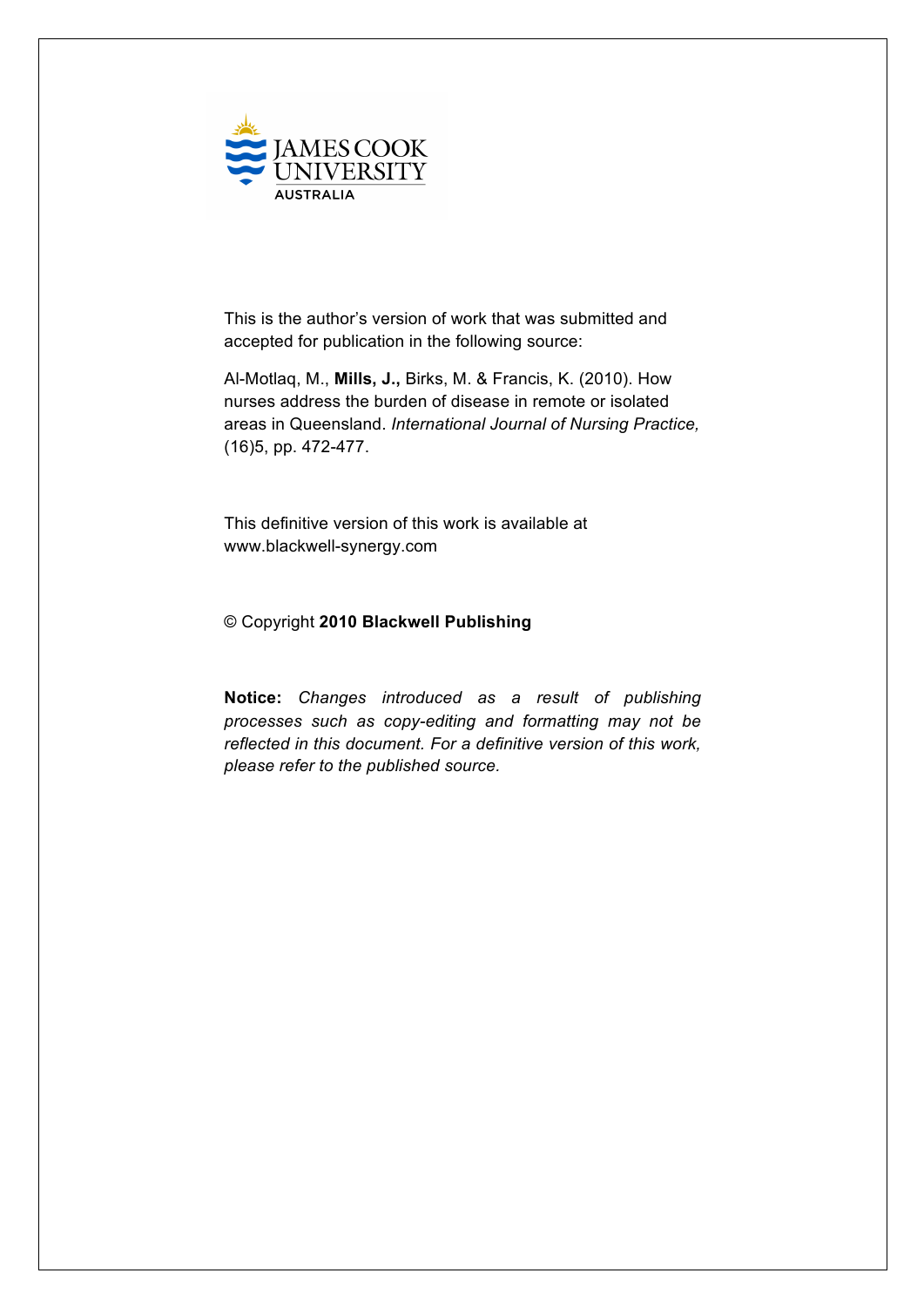## **Title:**

# **How Nurses Address the Burden of Disease in Remote or Isolated Areas in Queensland**

**Authors:**

Mohammad Al-Motlaq PhD-candidate MBS RN BSN

*Research Assistant, School of Nursing and Midwifery, Monash University, Gippsland Campus, Churchill, Victoria, Australia*

Jane Mills PhD RN BN MN (Tertiary Teaching) MRCNA

Senior Research Fellow, School of Nursing and *Midwifery, Monash University, Gippsland Campus, Churchill, Victoria, Australia*

Melanie Birks PhD, RN, BN, Med

Senior Lecturer, School of Nursing and *Midwifery, Monash University, Gippsland Campus, Churchill, Victoria, Australia*

Karen Francis RN PhD MEdu MHlthSCPHC GradCertUniTeach/Learn BHlth SCNSG DipHlthSCNsg FRCN Fellow JBI

Professor of Nursing, School of Nursing and *Midwifery, Monash University, Gippsland Campus, Churchill, Victoria, Australia*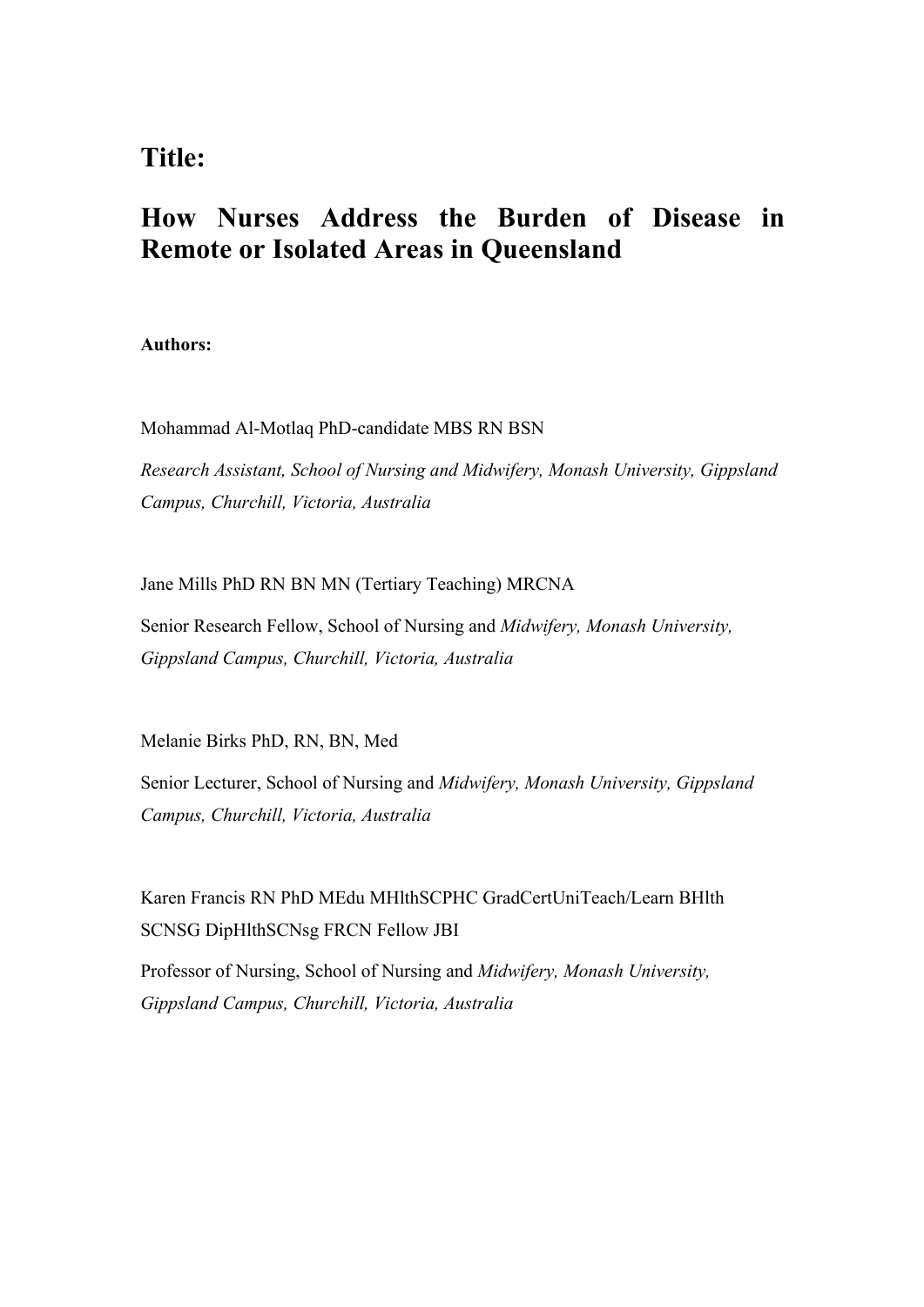## **Abstract**

Nurses have a role in addressing the burden of disease in remote or isolated areas of Queensland. Activities to prevent chronic and acute disease and injury, while promoting a health lifestyle, are a part of nurses' work that help to meet the goal of keeping a population healthy. The findings presented in this article, as part of a broader study into the role of nurses working in remote or isolated areas of Queensland, describe how registered nurse in these locations address local burden of disease. Participants discussed the increased workload that engaging in health promotion and disease prevention activities creates for them when providing health care services for their communities. Establishing stronger working relationships with visiting members of the primary health care team, while addressing organizational barriers, may have a significant impact on the nurses' ability to help reduce the burden of disease in these areas.

*Key words:* burden of disease, health promotion, isolated areas of Oueensland, rural and remote nursing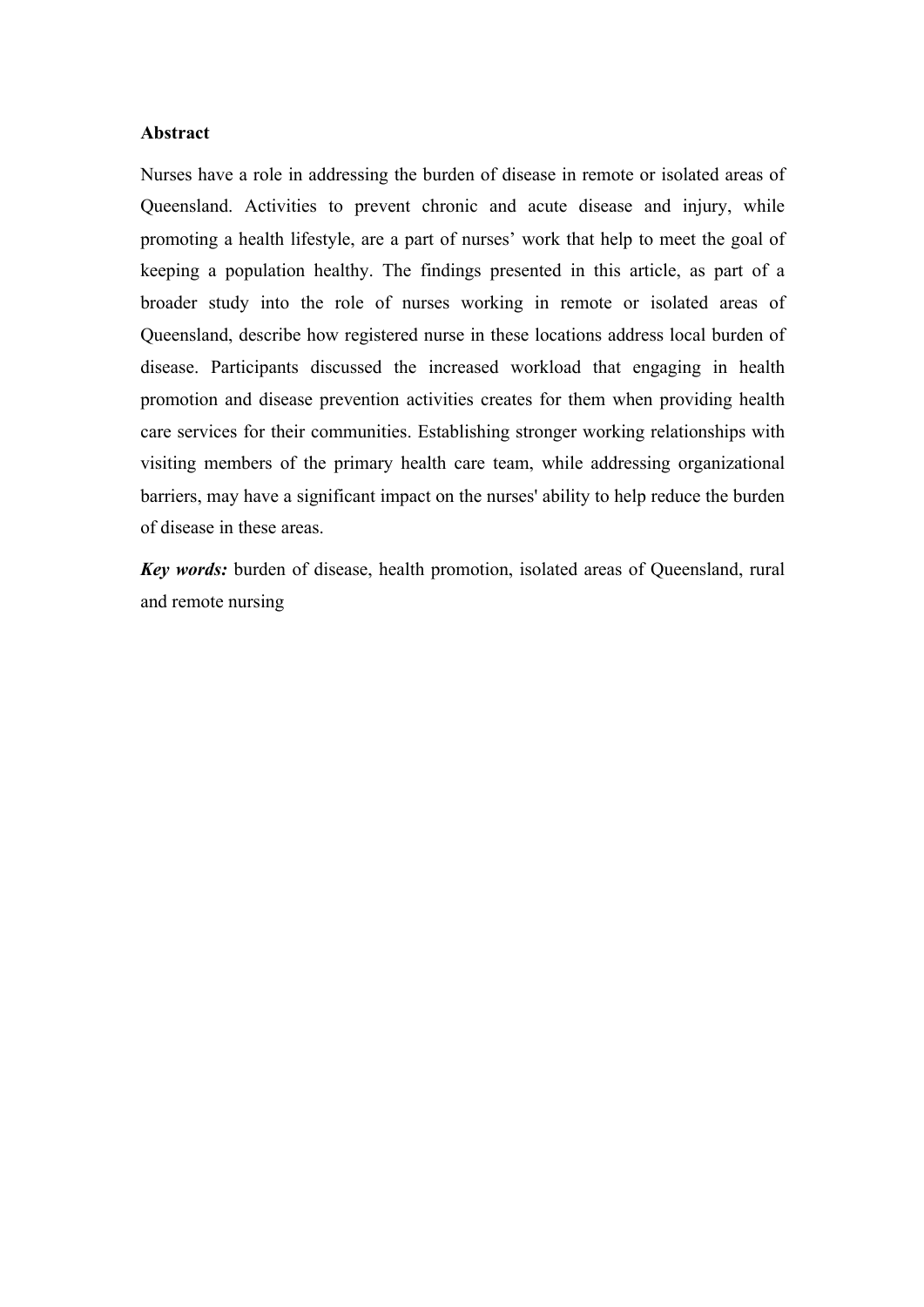### **Introduction**

Burden of disease refers to the years of life lost as a result of premature death and disability (Begg et al., 2007). Every episode of a person experiencing either chronic disease or an acute episode adds to the total burden of disease in a given area. In Australia however, it is difficult to get a clear picture of the extent of the burden of disease because of its varied nature (Australian Institute of Health and Welfare, 2008a) a reliance on the self-reporting of physician-diagnosed diseases (Must et al., 1999), and disparities between States and Territories in data collection. Information about burden of disease and health care conditions that have a high impact on particular populations is important for effective allocation of health resources (Australian Institute of Health and Welfare, 2008a).

In Queensland, challenges that face primary health-care service providers include inadequate focus on the prevention of chronic disease and patient self-management strategies, coupled with a need to improve workforce capacity (Wilson, 2008). It is reported in the literature that healthcare professionals, particularly nurses, are left to manage difficult situations with few resources, thus adding to their professional workload (National Rural Health Alliance, 2002).

From a policy perspective, there is agreement that specific interventions to address the burden of disease in a population:

*should target diseases, conditions and determinants of health which pose significant threat and are potentially preventable* (Harper et al., 2004, P.5).

As part of a broader study, this article describes how nurses working in remote or isolated areas of Queensland experienced their role in addressing the local burden of disease. An analysis of findings generated in a multiple case study is presented in the context of the literature.

#### **Literature Review**

A review of the literature using the keywords listed for this paper failed to locate any studies that identified the role of nurses in addressing the burden of disease in remote or isolated areas of Queensland. It was found however, that in order for nurses more generally to address burden of disease in their community, a multi-strategy approach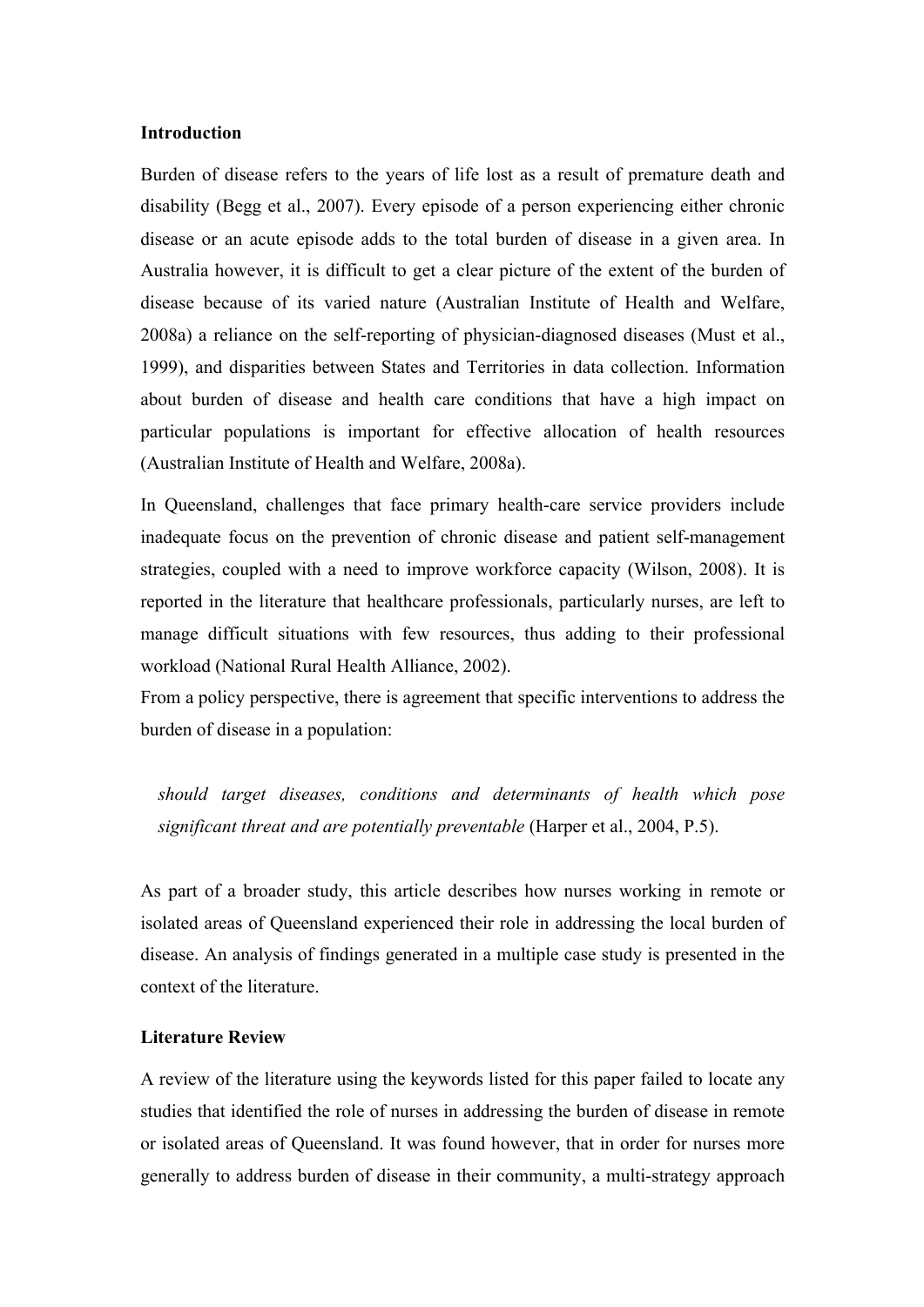is required that includes: addressing equity of access to health care, focusing on both risk and protective factors, and promoting different sectors of the health care system working together (Harper et al., 2004).

Total burden of disease increases with remoteness from major urban centers. The health of people living in rural and remote areas of Australia is poorer than those in metropolitan areas (Strong, Trickett, Titulaer, & Bhatia, 1998), with people living in these communities having a 26.5% greater burden of disease than populations in major cities (Begg et al., 2007).

International studies reveal that a large percentage of patients with chronic diseases do not receive effective therapy or have control over their illnesses (Østbye et al., 2005; Rothman & Wagner, 2003; Wagner et al., 2001). The greatest contributors to Queensland's burden of disease are chronic diseases such as diabetes, asthma (Australian Institute of Health and Welfare, 2008a, 2008b, 2007), and arthritis (Access Economics, 2001) all of which rank among the seven national health priority areas (Australian Bureau of Statistics, 2006a). In remote or isolated areas of Queensland, cardiovascular diseases, road traffic accidents, injury, chronic obstructive pulmonary disease, diabetes (Harper et al., 2004; Jirojwong, Prior, & Wowan/Dululu Community Volunteer Group, 2005) and suicide (Caldwell, Jorm, & Dear, 2004) are leading causes of death.

Risk factors such as smoking, alcohol consumption (Rehm et al., 2003), inadequate fruit and vegetable consumption (Begg et al., 2007; Harrison et al., 2007; Mathers, Vos, Stevenson, & Begg, 2001), physical inactivity, hypertension, high blood cholesterol, and obesity also attribute to high mortality rates (Andreasyan, Hoy, & Kondalsamy-Chennakesavan, 2007) with a doubling of resultant hospitalisations projected over the coming decade (Wilson, 2008). The burden of disease for individuals increases with more severe obesity because of their high susceptibility to develop a second and third morbidity (Must et al., 1999). The burden of chronic disease also increases with the high cost of healthy food, particularly among people of low socioeconomic status (Harrison et al., 2007). Prevention and effective management of chronic diseases and promotion of healthy habits are best addressed through an effective and ongoing relationship between health care provider and patient (The Canadian Nurses Association, 2005) a situation in which nurses can play major role.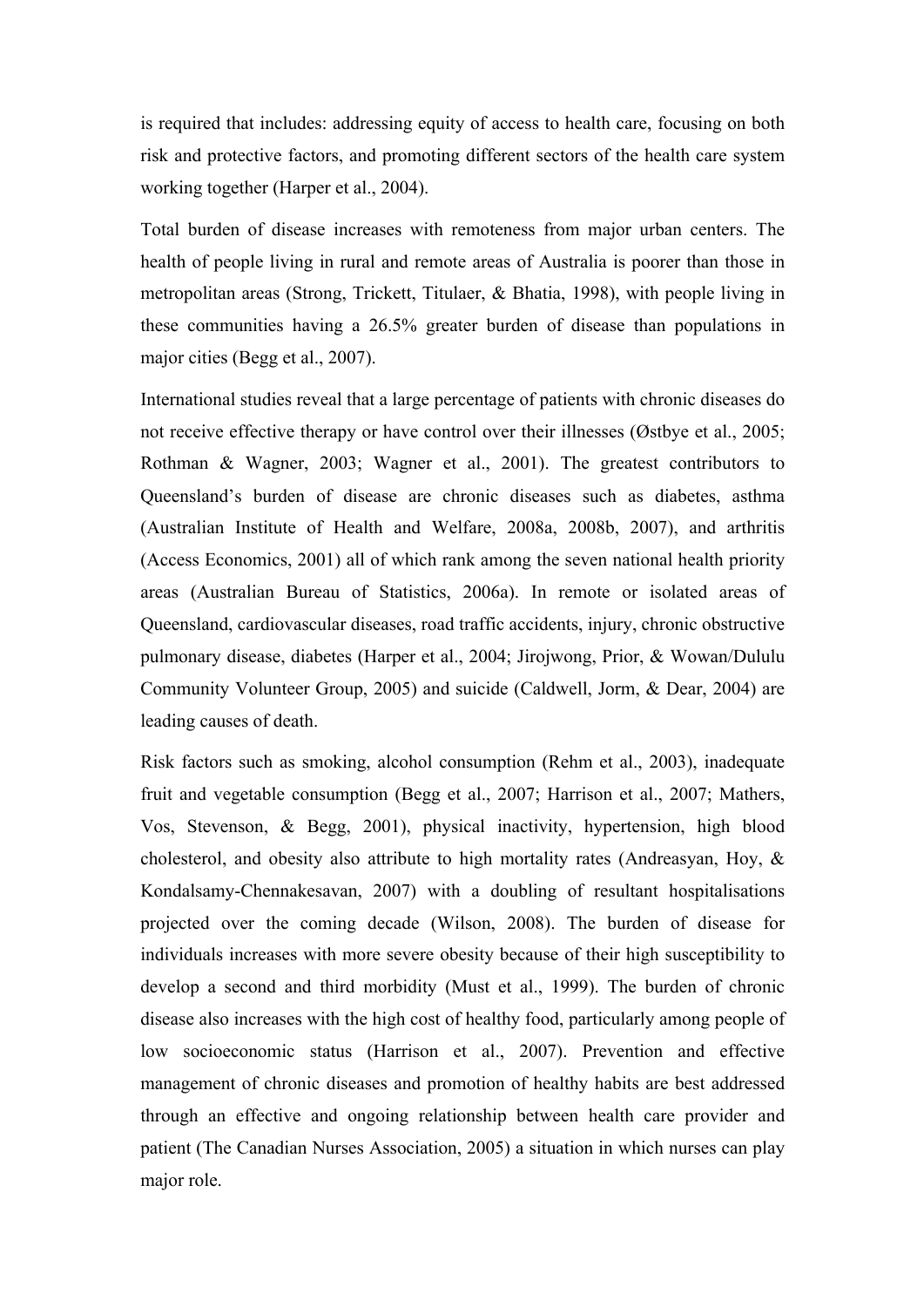Queensland has the largest indigenous population after New South Wales including over 60% of the total Torres Strait Islander population (Australian Bureau of Statistics, 2006b). In Australia, Indigenous people have higher rates of hospitalisations and a greater prevalence of chronic disease, in particular renal diseases (Mcdonald & Russ, 2003). Indigenous Australians have a lower life expectancy than non-Indigenous Australians (Andreasyan & Hoy, 2009; Australian Bureau of Statistics, 2006a), with a 2.5 times greater burden of disease than the total Australian population (The Australian Bureau of Statistics and Australian Institute of Health and Welfare, 2008).

In 2003, the burden of disease and injury for Indigenous Australian children was 21% of the total burden of disease and injury for all Indigenous Australians (The Australian Bureau of Statistics and Australian Institute of Health and Welfare, 2008). Rates of chronic health problems in Aboriginal and Torres Strait Islander children in remote Far North Queensland reflect the broader Indigenous Population and are alarmingly high, which has created a situation that requires active public health interventions (Rothstein, Heazlewood, & Fraser, 2007).

A comprehensive primary health care approach is the most effective way to address Indigenous health needs in Australia (Hunt & Geia, 2002; Struber, n.d.), in which adequate resources and well supported staff are essential (Hoy, Kondalsamy-Chennakesavan, & Nicol, 2005). Such an approach will go a long way towards addressing the total burden of disease in remote areas. A study in the Northern Territory found less than expected mortality and morbidity rates in an Aboriginal cohort, which was contributed to by the standardized nature of primary health care services provided (Rowley et al., 2008). Factors that contributed to the good health of this cohort included community-controlled social and health care delivery, successful prevention of chronic illness, and lower rates of obesity and smoking. The Federal Government has commissioned a National Primary Health Care Strategy that we hope will address many of the issues that we identified in the literature. In the future, such a strategy will place much more importance on addressing the burden of disease in Australia (The Australian Government, 2008). In the meantime, it is of value to understand the role of health care professionals in identifying and managing the burden of disease in remote and isolated communities.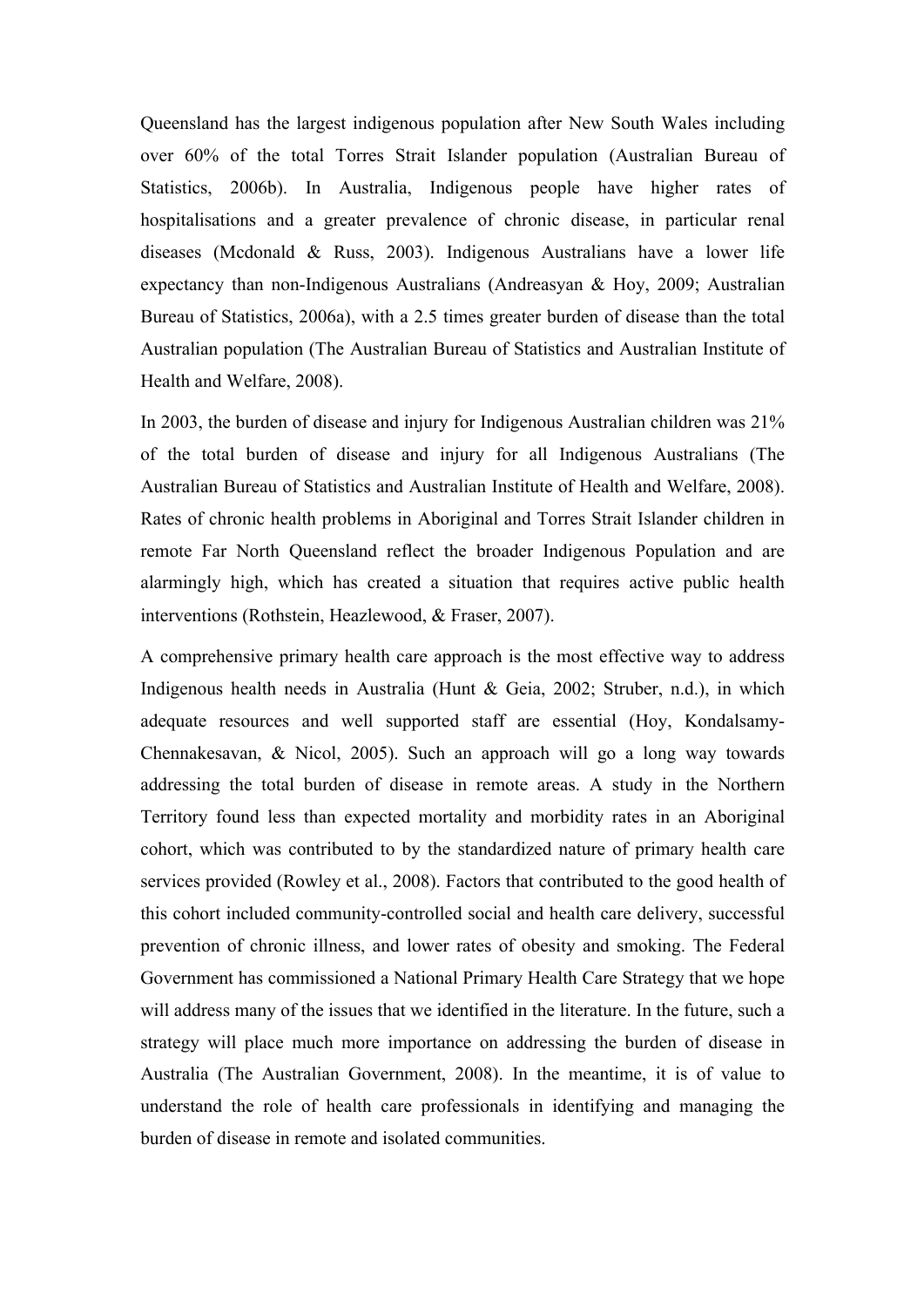### **Method**

The broader research design of which this investigation is part, used a multiple-case study to examine the role of registered nurses in remote or isolated areas of Queensland (Mills, Birks, Francis, Coyle, & Al-Motlaq, 2008). Remote or isolated health care services in Queensland have been grouped into three practice settings for nurses, that in turn formed the cases investigated.

- 1. Case 1 Primary health care clinics in Indigenous communities;
- 2. Case 2 Primary health care with overnight bed capacity in Indigenous communities; and
- 3. Case 3 Outpatients clinics/small acute services in non-Indigenous communities.

Ethics approval was gained from the research team's University ethics committee. Written consent was obtained from participants prior to commencing fieldwork in 2008. Data were generated through semistructured individual and focus group interviews with a sample of 35 registered nurses in three cases drawn from five geographical areas across Queensland. Stake's method of multiple-case study design analysis (2006) was used to identify common themes. Findings from the multiple-case study that relate to the role of the registered nurse in addressing the burden of disease are presented for discussion in the following sections.

#### **Results**

While participants in all three Cases identified preventative primary health care as a high priority for the communities they worked with, they recognised that their actual work was in the form of secondary- and tertiary- level care. Largely functioning using an interventionist model of secondary health care, participants provided a 'bandaid' service and defined the type of care they provide as reactive rather than proactive in nature. Recognising an imbalance in the model of service delivery and care, one Case 3 participant stated;

*I think we've got the back end of primary health care, which is managing disease process - the disease process - fairly under control with the chronic disease doctor one day per week. What we don't do well is the early part of primary health care…there's so many environmental issues that contribute to health issues that we see on a regular basis.*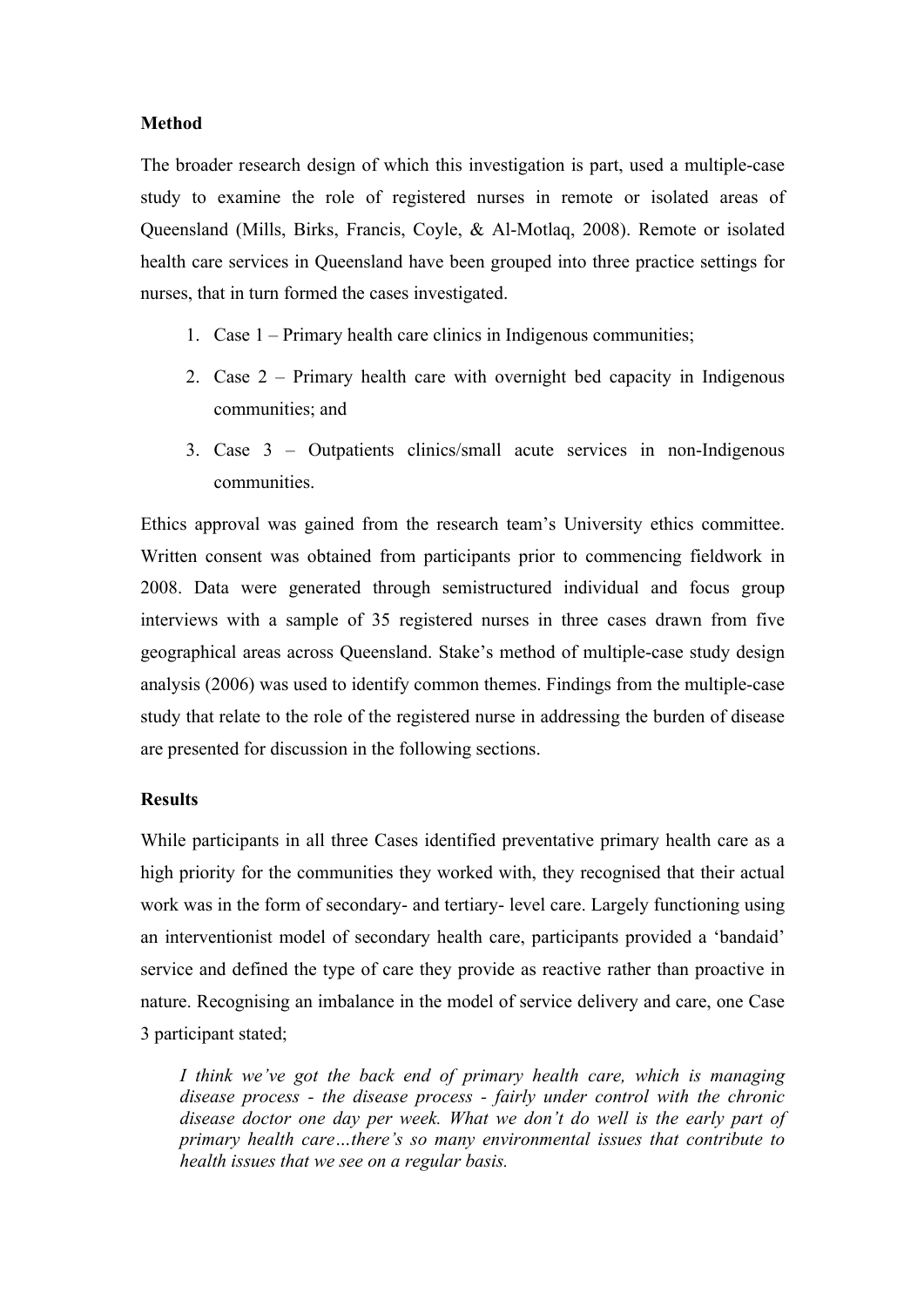Diseases and conditions that participants saw most often in their work are summarised in Table 1. However, variations existed between the 3 cases which is reflective of the known data about the burden of disease for Aboriginal or Torres Strait Islander people

| <b>Classification</b>  | <b>Disease</b>                                                                       |
|------------------------|--------------------------------------------------------------------------------------|
| Chronic diseases       | Diabetes CVD RHD and COAD/asthma                                                     |
| Mental health issues   | Depression, suicide and drug-induced psychosis                                       |
| Dental problems        |                                                                                      |
| Infectious conditions  | Strap nephritis, skin infections, gastroenteritis,<br><b>ENT</b> infections and STIs |
| Accident/injury/trauma |                                                                                      |
| Abuse disorders        | Alcohol, marijuana and gambling                                                      |

Table 1: Common presentations reported by the participants

In all Cases participants identified the need for a greater focus on health education and promotion that targeted collectives as opposed to individuals. Presently, they pointed out, the promotion of health and education was opportunistic rather than strategically planned. This supports the other findings that describe how registered nurses in remote or isolated areas consider the promotion of health and the provision of health education as being the business of visiting teams that focus on chronic disease:

*We keep people's health on a level but we don't encourage self management very well.*

*I've backed off a bit because I found that people get too much...different advice…well if the diabetes educator's got a degree in diabetes perhaps she should be left to do the educating and I'll do the organising.*

Several Case 1 and 3 participants spoke of strategies that they use to promote community-based health care. Examples provided were of running clinics in public places and/or during special community events such as rural expos. One Case 3 participant told of how she monitored 'the community' particularly during times of hardship, such as drought. This was particularly important as individuals were more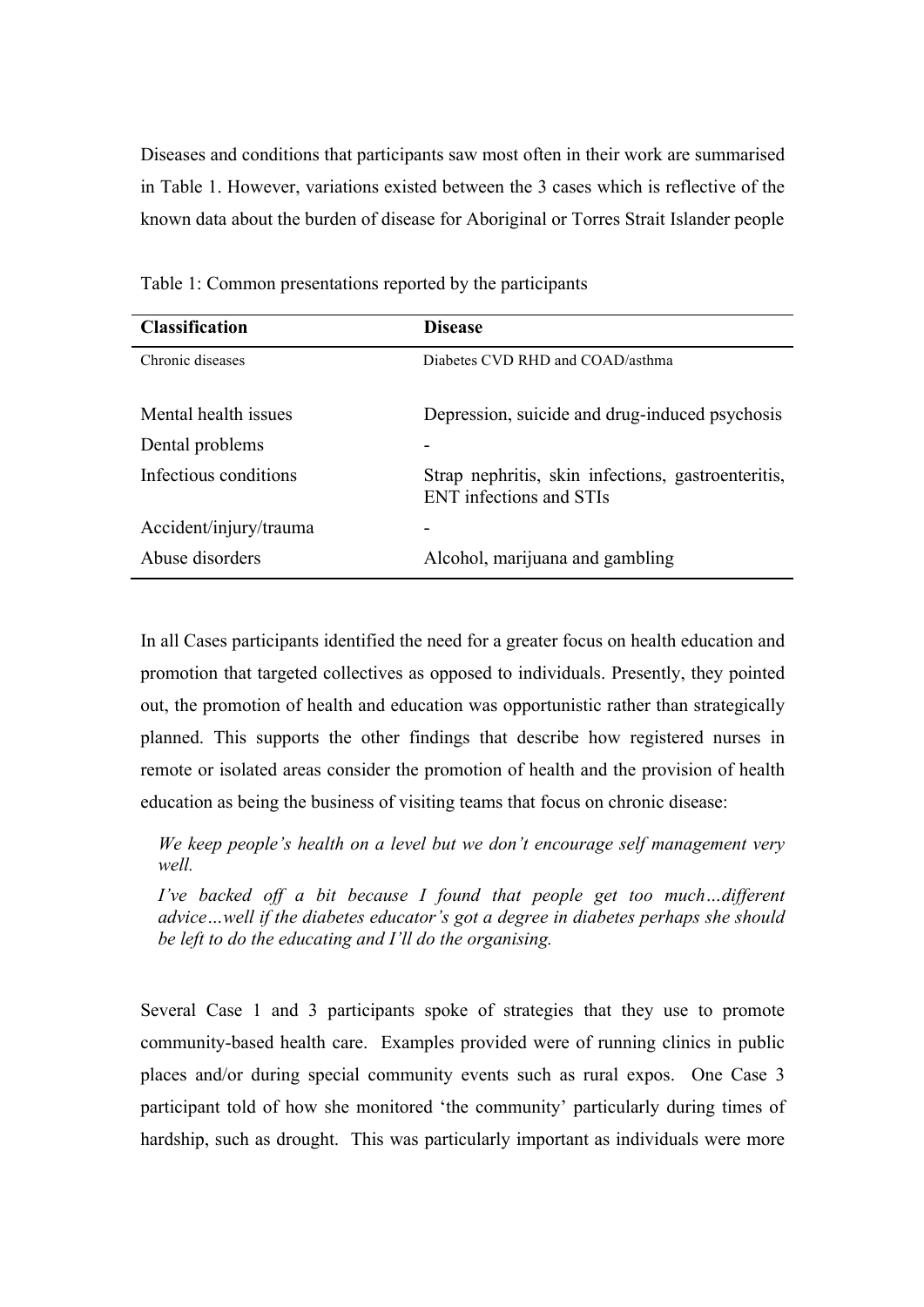prone to exacerbations of acute mental illness during times of uncontrollable natural disasters.

Case 3 participants felt underprepared to include more health promotion and prevention in their role, even though they recognised the importance of working more closely with the wider community to promote health, particularly from a population health perspective.

*We are not good on actively doing health promotion, but doing health education as inpatients, we do that well.*

*I'd like to see people made to clean up…it's difficult to contemplate [as] it would be quite rude to say 'your house is dirty…' I'm not sure our role extends that far.*

Some Case 3 participants argued that they did not have time to take on the additional work that using a primary health care approach to their practice would entail. These participants prioritised acute care and trauma services over health promotion and preventative health care.

*As an individual and a team we don't do our role effectively, we don't necessarily have the opportunity – we do brief interventions with mums and kids…broadly we don't do too much prevention and promotion of health. We get caught up with see, doing, looking after our walk-ins and follow on and what that entails.*

There were very few data that described registered nurses using a systematic approach to chronic disease management in their communities. Participants in Case 3 discussed the need for a 'proper recall system' to facilitate such care. Working within an interventionist model of secondary health care led to registered nurses managing the outcomes of unforeseen events and medical crises that resulted from inadequate or absent preventative care. This was different in Cases 1 and 2 however, as diabetes management and teaching chronic disease self-management was considered to be an important part of nursing work in Indigenous communities.

*Diabetes and all its associated problems, hypertension, obesity. It's got so many complications it's a challenge, self management's a challenge…lots of resources needed to be able to spend time – education, self-confidence in self-monitoring, checking their feet, understanding why they need three monthly pathology.*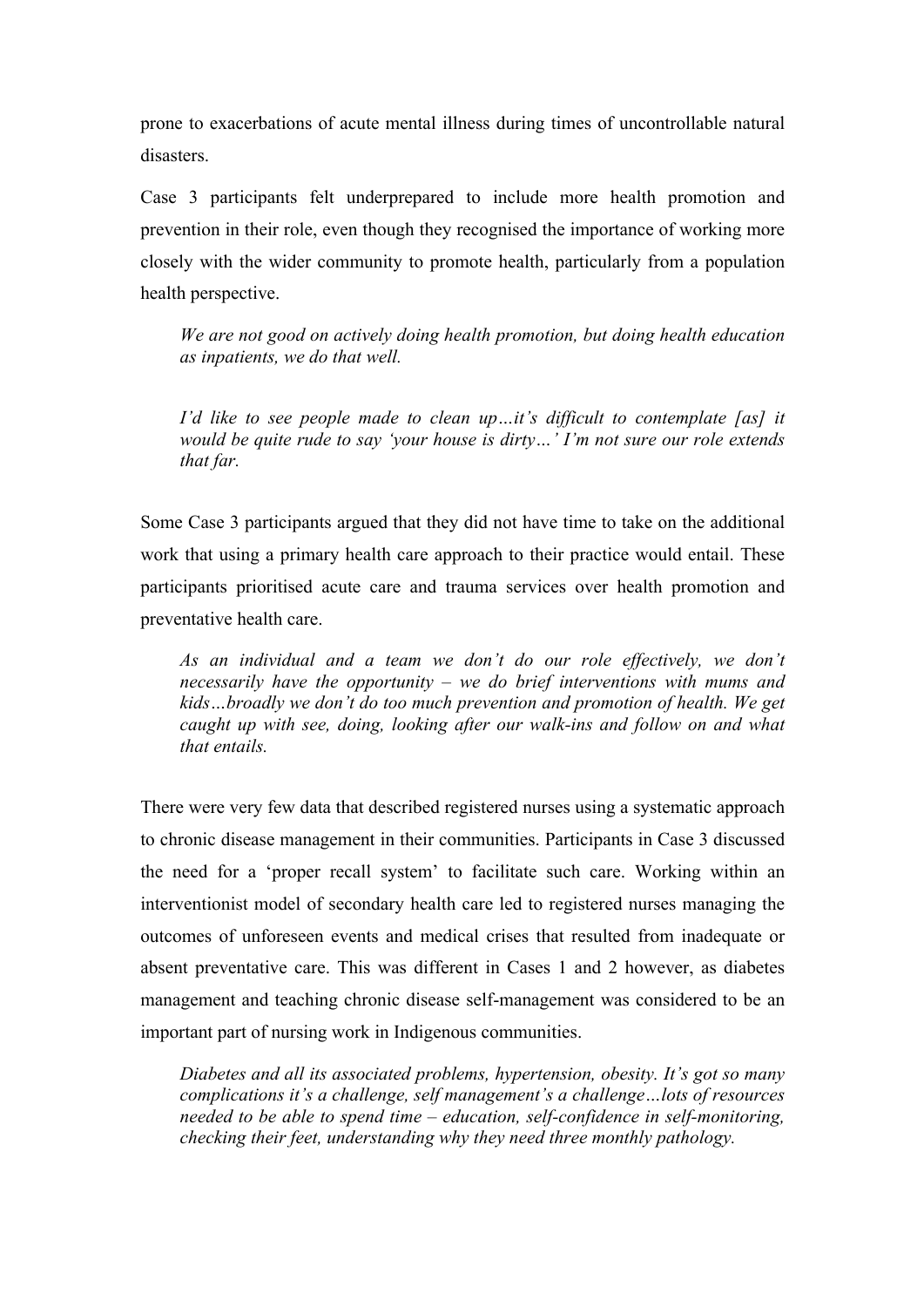For registered nurses, managing the burden of disease in relation to chronic diseases was made more difficult by poor communication from tertiary facilities back to smaller primary health care facilities. In saying this, communication varied between patients who had diabetes and those who did not, with the management of diabetic patients being more integrated. Overall though, communication regarding discharge planning was problematic in all cases:

*Don't have cardiac rehab – when they come back from Cairns or Townsville…often they're back in town and we don't even know they're back – so no opportunity to follow them up…Diabetes services we do reasonably well – endocrinologist visits every 6 weeks – always on the end of the phone – they're very, very good.*

Managing health-care issues associated with harmful use of alcohol and other drugs were also identified as part of the role of the registered nurse. As one Case 3 participant put it:

*If they didn't smoke and they didn't drink, I wouldn't have a job. But I'm absolutely [serious]. Alcohol is the biggest curse to this small country town.*

## **Discussion**

As outlined in the literature review, burden of disease in remote or isolated areas of Queensland is high with chronic diseases being the greatest contributors. The poor status of Indigenous health plays a considerable role in this elevated burden. Disease survival for Indigenous Australians might be worse than for other Australians, as a study of lung cancer showed (Coory, Green, Stirling, & Valery, 2008). Potential causes for this difference was treatment diversities and the presence of other comorbidities such as diabetes. Findings presented in the preceding section support this assertion. Even though strategies for the prevention of injury and disease and the promotion of health and well-being are recognized as important activities to reduce the burden of disease (Vos, Barker, Stanley, & Lopez, 2007), findings discussed above suggest that nurses working in remote or isolated areas of Queensland do not routinely engage in such activities

The high prevalence of chronic disease in remote or isolated areas is increasing the workload of nurses and other health care professionals. In order to meet this need, a combination of secondary and tertiary models of service delivery and care are being provided using a reactive approach. In the future, nurses working in a broader local or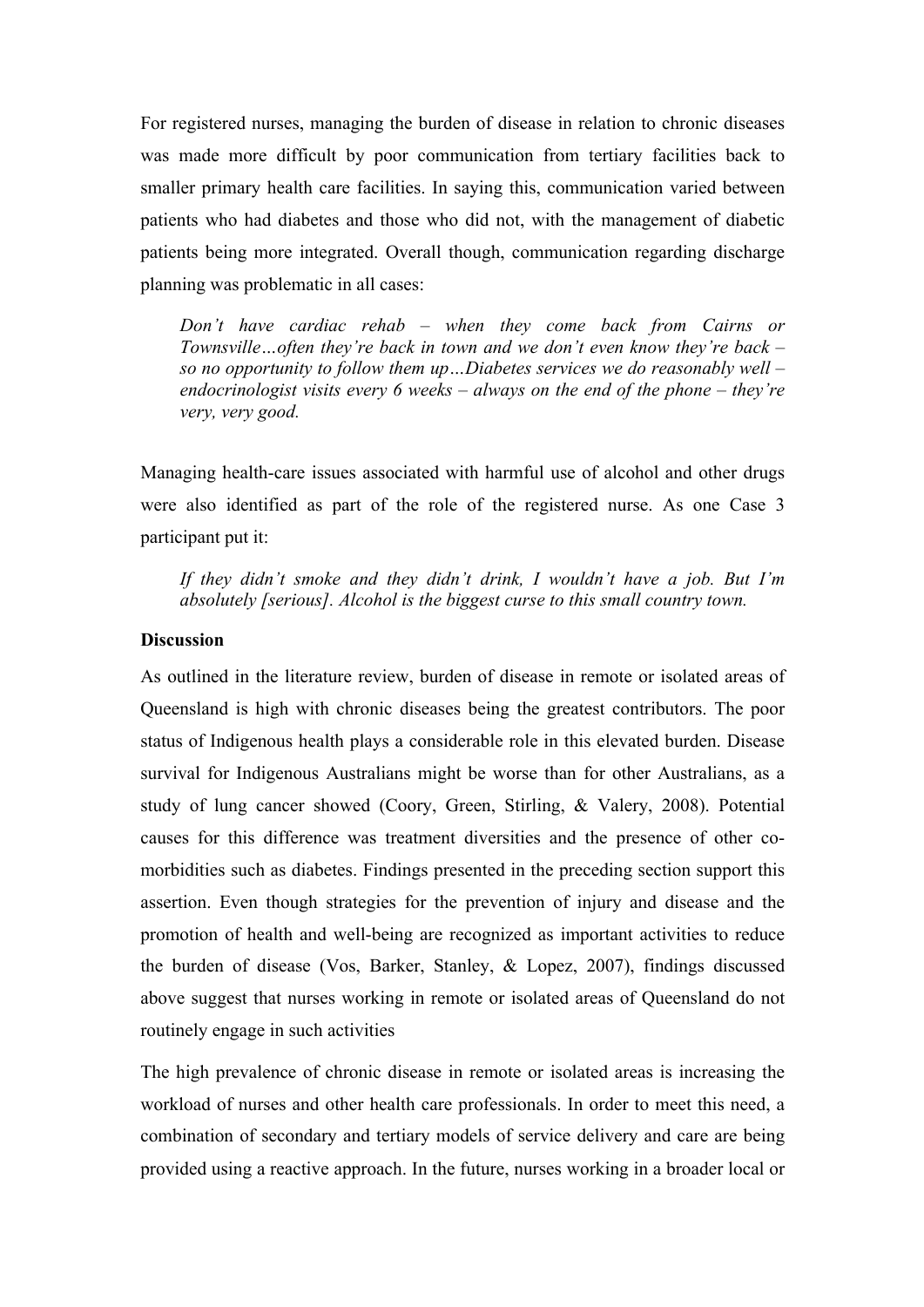virtual team will need to shift the emphasis of health care to a proactive, preventative primary health care approach (Keleher, 2009). In saying this however, it is recognized that the effective management of chronic diseases requires an ongoing balance of services across the care continuum (Wilson, 2008).

Given the importance of health promotion in decreasing the burden of disease, findings from the multiple case study presented here indicated that nurses do not strategically and routinely plan health promotion and education activities. Factors that influenced this situation were high workloads and a lack of educational preparation including time and resources to access available continuing professional development opportunities. There is enormous potential for nurses to be leaders in health promotion (Gott & O'Brien, 1990), however to do so they need to be better prepared. In Queensland opportunities for effective management of chronic diseases include reorganisation and development of the skills of the current workforce including nurses (Wilson, 2008) in addition to improving allocation of available resources to reduce major causes of disease burden and decrease health differences between populations (Michaud, Murray, & Bloom, 2001). Lauder, Sharkey, and Reel (2003) argue that nurses will be the cornerstone of future primary care services, therefore a fundamental reorganization of primary health care practices in remote and rural Australia needs to be undertaken. This reorganisation includes considering enhancing the capacity of remote-area nurses through continuing professional development and providing them with more resources. It is also important to consider the individual needs of nurses in identifying and managing the burden of disease in their remote and isolated communities through establishing stronger working relationships with members of primary health-care team and addressing organizational barriers.

#### **Conclusion**

Findings from this multiple-case study describe how registered nurses in remote or isolated areas of Queensland have an actual or perceived inability to implement health promotion and disease prevention activities. The study exposes the need to reconsider priorities for models of service delivery. Registered nurses in remote or isolated areas appreciate the importance of understanding the communities with whom they work but must also possess the skills and capacity to develop and modify their practice according to changing needs.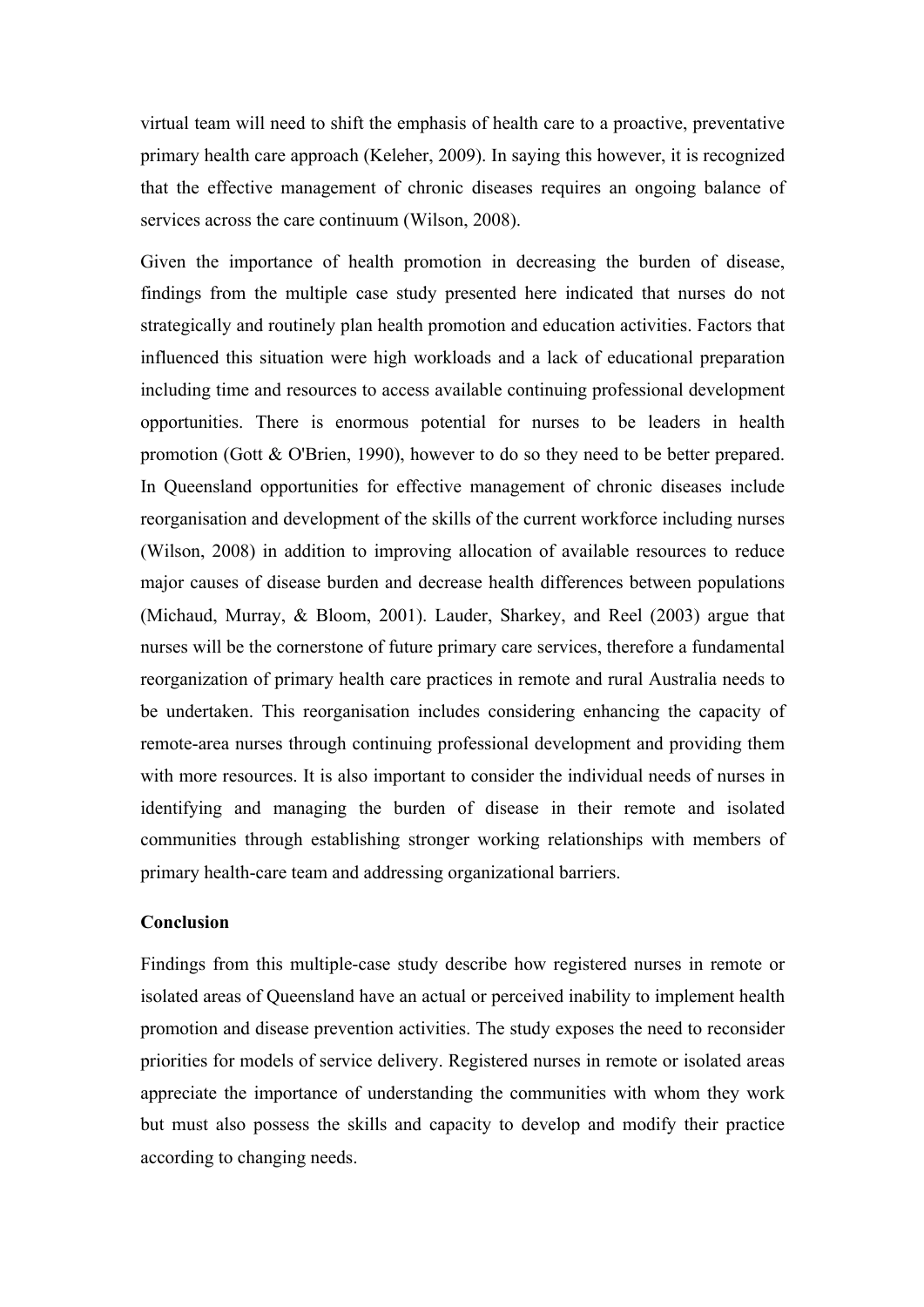High burden of disease is a reality in remote or isolated areas of Queensland. Nurses' ability to address and reduce the increased burden of disease is limited by how they conceptualize and operationalize their role. Although further studies are necessary to support and enhance these findings, clearly more resources are required to enact these changes. Government policy and models of service delivery require a paradigm shift to promote a stronger primary health care approach to practice.

## **References**

- Access Economics. (2001). *The prevalence, cost and disease burden of arthritis in Australia*: Prepared for the Arthritis Foundation of Australia.
- Andreasyan, K., & Hoy, W. E. (2009). Patterns of mortality in Indigenous adults in the Northern Territory, 1998–2003: Are people living in more remote areas worse off? *Medical Journal of Australia, 190*, 307-311.
- Andreasyan, K., Hoy, W. E., & Kondalsamy-Chennakesavan, S. (2007). Indigenous mortality in remote Queensland, Australia*. Australian and New Zealand Journal of Public Health, 31*, 422-427.
- Australian Bureau of Statistics. (2006a). *Causes of Death, Australia, 2006* Canberra: No. 3303.0.
- Australian Bureau of Statistics (2006b). *Population Distribution, Aboriginal and Torres Strait Islander Australians, 2009*, from http://www.abs.gov.au/AUSSTATS/abs@.nsf/Latestproducts/4705.0Main%20 Features12006?opendocument&tabname=Summary&prodno=4705.0&issue=2 006&num=&view=
- Australian Institute of Health and Welfare. (2008a). *Australia's health 2008*. Cat. no. AUS 99. Canberra: AIHW.
- Australian Institute of Health and Welfare. (2008b). *Rural, regional and remote health: Indicators of health system performance*. Rural Health Series no. 10. Cat. no. PHE 103. Canberra: AIHW.
- Australian Institute of Health and Welfare. (2007). *Rural, regional and remote health: A study on mortality (2nd edition)*. Rural health series no. 8. Cat. no. PHE 95. Canberra: AIHW.
- Begg, S., Vos, T., Barker, B., Stevenson, C., Stanley, L., & Lopez, A. (2007). *The burden of disease and injury in Australia 2003*. Canberra.
- Caldwell, T. M., Jorm, A. F., & Dear, K. (2004). Suicide and mental health in rural, remote and metropolitan areas in Australia. *Medical Journal of Australia, 181*, S10-S14.
- Coory, M., Green, A., Stirling, J., & Valery, P. (2008). Survival of Indigenous and non-Indigenous Queenslanders after a diagnosis of lung cancer: A matched cohort study. *Medical Journal of Australia, 188*, 562-566.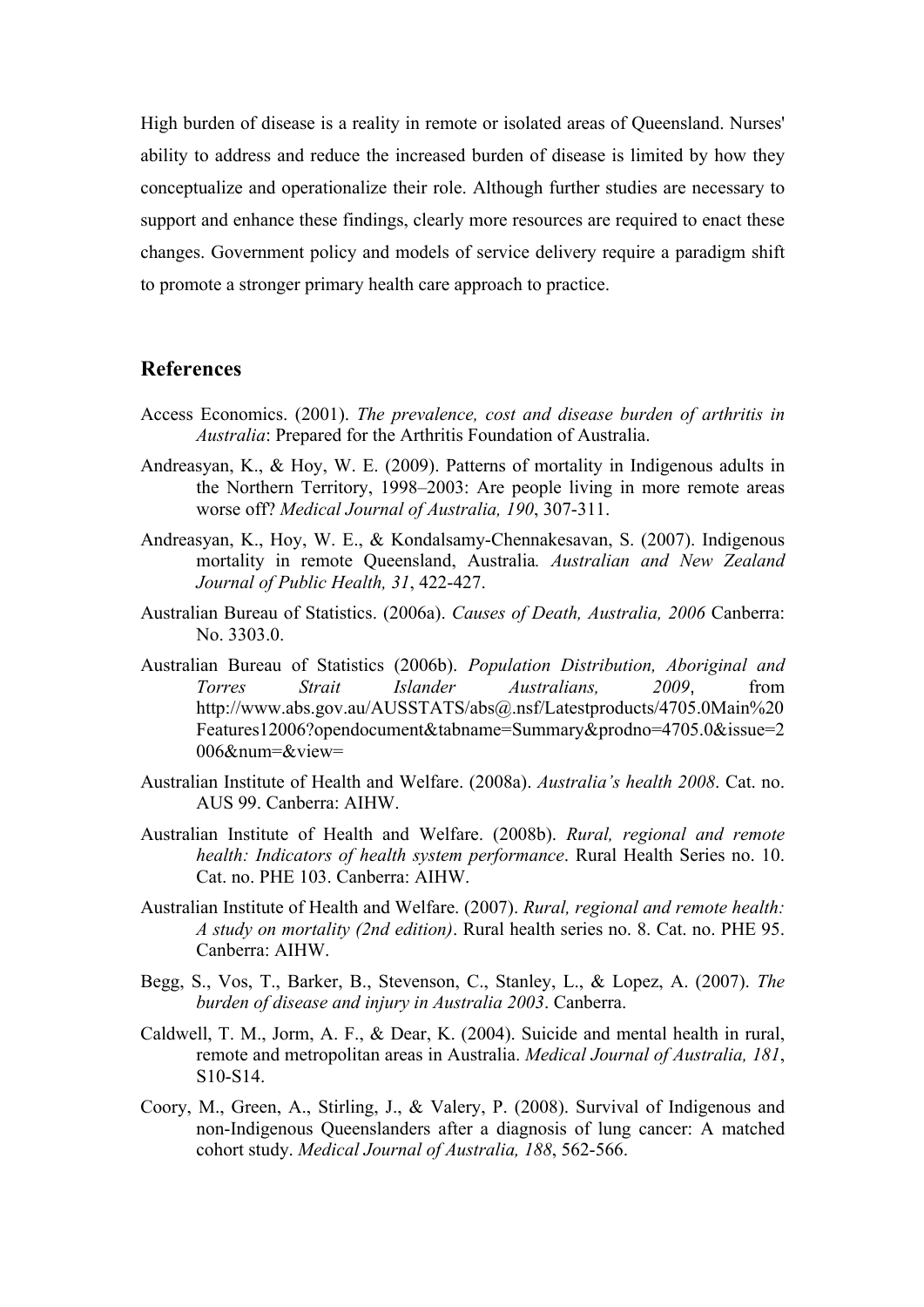- Gott, M., & O'Brien, M. (1990). The role of the nurse in health promotion *Health Promotion International, 5*(2), 137-143.
- Harper, C., Cardona, M., Bright, M., Neill, A., McClintock, C., McCulloch, B., Hunter, I., & Bell, M. (2004). Health determinants Queensland 2004 public health services, Queensland Health. Brisbane.
- Harrison, M., Coyne, T., Lee, A., Leonard, D., Lowson, S., Groos, A., & Ashton, B. (2007). The increasing cost of the basic foods required to promote health in Queensland. *Medical Journal of Australia, 186*, 9-14.
- Hoy, W., Kondalsamy-Chennakesavan, S., & Nicol, J. (2005). Clinical outcomes associated with changes in a chronic disease treatment program in an Australian Aboriginal community. *Medical Journal of Australia, 183*, 305- 309.
- Hunt, J., & Geia, L. (2002). Can we better meet the healthcare needs of Aboriginal and Torres Strait Islander women? *Medical Journal of Australia, 177*, 533- 534.
- Jirojwong, S., Prior, J., & Wowan/Dululu Community Volunteer Group (2005). Chronic illnesses in rural and remote Queensland communities using two sample units. *The Southeast Asian Journal of Tropical Medicine and Public Health, 36*(5).
- Keleher, H. (2009). Primary health care system. In Wills, E. Reynolds, L. & Keleher, H. (Eds.), *Understanding the Australian health care system* (pp. 33-43). Sydney: Churchill Livingstone.
- Lauder, W., Sharkey, S., & Reel, S. (2003). The development of family health nurses and family nurse practitioners in remote and rural Australia. *Australian Family Physician, 32*(9), 750-752.
- Mathers, C., Vos, E., Stevenson, C., & Begg, S. (2001). The burden of disease and injury in Australia. *Bulletin of the World Health Organization, 79*, 1076-1084.
- Mcdonald, S. P., & Russ, G. R. (2003). Burden of end-stage renal disease among indigenous peoples in Australia and New Zealand. *Kidney International, 63*(83), S123-S127.
- Michaud, C. M., Murray, C., & Bloom, B. (2001). Burden of disease: Implications for future research. *Journal of the American Medical Association, 285*(5), 535- 539.
- Mills, J., Birks, M., Francis, K., Coyle, M., & Al-Motlaq, M. (2008). *Nursing in remote or isolated areas of Queensland: A multiple case study*. Churchill: School of Nursing and Midwifery, Monash University.
- Must, A., Spadano, J., Coakley, E., Field, A., Colditz, G., & Dietz, W. (1999). The disease burden associated with overweight and obesity. *Journal of the American Medical Association, 282*, 1523-1529.
- National Rural Health Alliance. (2002). Action on nursing in rural and remote areas 2003-2003: Recommendations and action plan, including drafts of the issues paper, vision and required conditions and key recommendations.